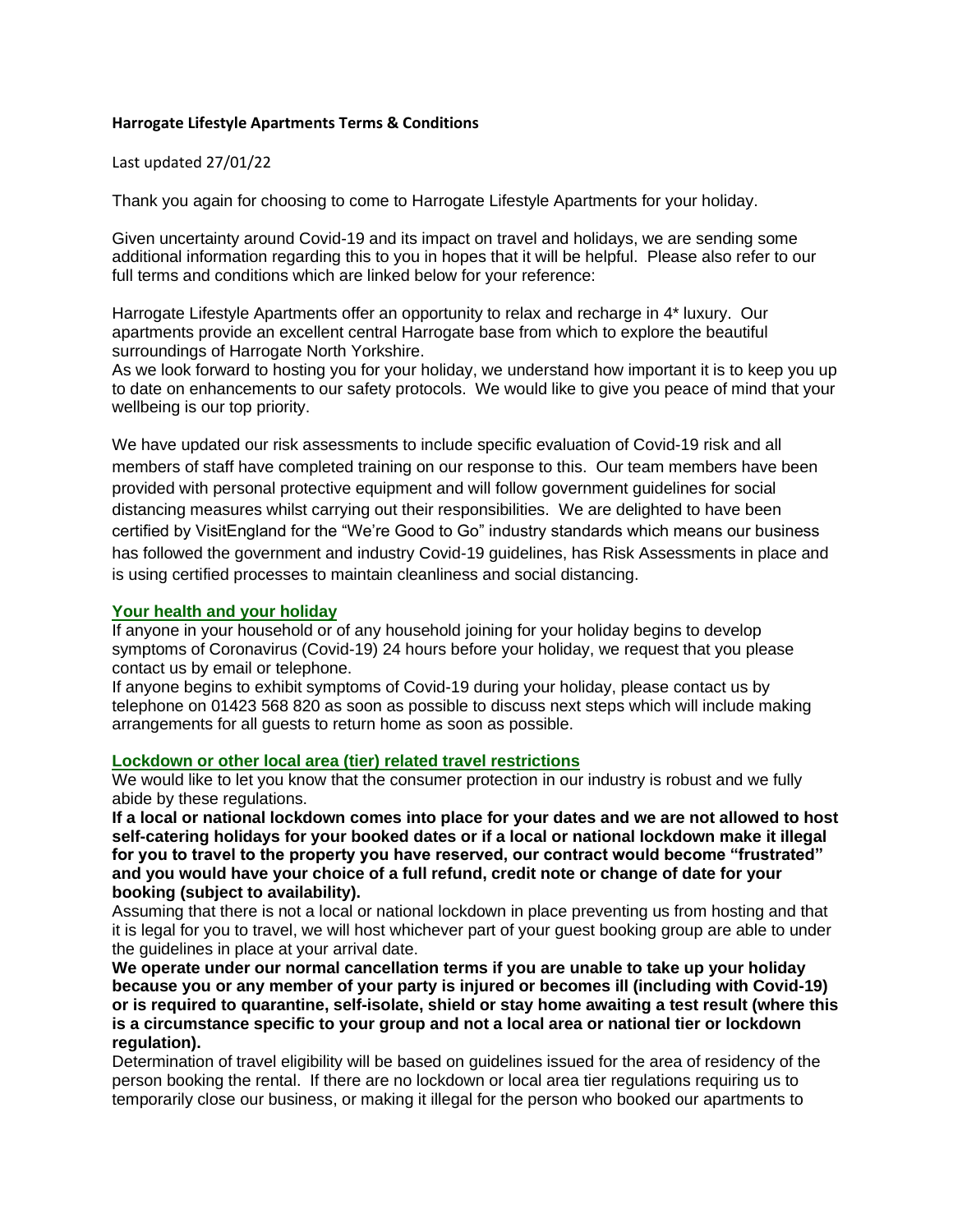travel, then any subsequent changes to your rental will be handled under the Harrogate Lifestyle Apartments terms and conditions.

**We also operate under our normal cancellation terms if you are unable to take up your holiday because of circumstances, including but not limited to the following: a change in work or personal circumstances, a family emergency or bereavement, concerns about health and safety, or travel delays/disruptions. We will help in any way we can to support your travel insurance claim should such an unforeseen and unfortunate situation arise.** 

# **Travel insurance**

We strongly recommend that you take out a travel insurance policy that would cover you and the members of your party in the event that something unforeseen happens preventing you or any other member of your group from taking up your holiday.

Covid-19 is a known risk and there are a number of reasonably priced travel insurance policies available these days which provide cover for illness including Covid-19 or other unforeseen incidents impacting you or any member of your party which may cause you to cancel your holiday.

# **Check in and check out time and arrangements**

Our check-in time has changed to \*\*no earlier than 4pm\*\* and our check-out time has changed to \*\*no later than 10.30am.\*\* Check-in and check-out times have been adjusted so that our staff have the necessary additional time to carry out the extended Covid-19 cleaning protocols to prepare the apartments between guest stays.

We request you adhere to these times which ensure that our staff have enough time to clean and sanitise the apartments whilst following the required social distancing guidelines. Keys are accessed by a key safe at the property.

# **Housekeeping**

Our usual high standards and cleaning processes have been expanded to include extra care being taken to sanitise areas that are frequently touched or handled, such as door handles, appliance handles, switches, kettles. toasters and key safes. We'll be leaving cleaning products for you to use including sanitising gel in the entrance to the building. We will also leave cleaning products such as washing up liquid, dishwasher tablets, additional toilet paper and paper towels for your use. If, during your stay, there is an exceptional reason why a member of our staff or trusted contractor may need to visit a property (for example to rectify an issue in the property), we will inform you with as much notice as possible and we will ensure any visitor wears a mask and adheres to all physical distancing rules.

## **Guest amenities**

As always, a professional laundry company washes our bed linen and towels to the highest standards in accordance with the latest virus-control procedures using a very hot wash. We are retaining guest amenities in our properties for your use and enjoyment during your holiday. While we will be cleaning between stays to our high standards, it won't be possible for us to sanitise some items such as soft furnishings, curtains and blinds (where available).

Please feel free to email or call (01423 568 820) if we can answer any questions regarding the above or if we can help in any way before your holiday.

Thank you again for choosing to come to Harrogate Lifestyle Apartments for your holiday.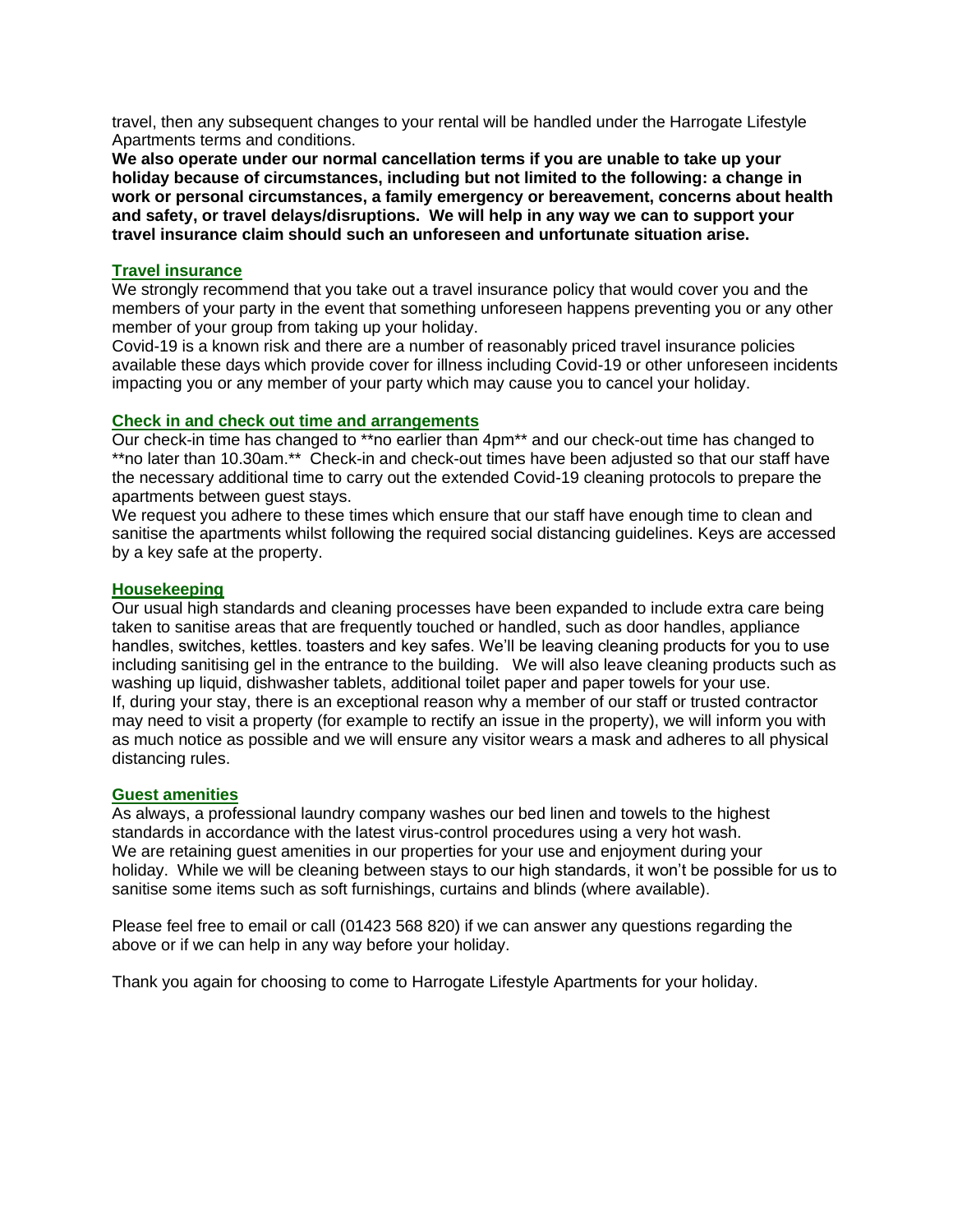# **Terms & Conditions**

These conditions govern all bookings made with Harrogate Lifestyle Apartments Limited (referred to as "HLA" in this document) registered in England under number 07411467. You accept these conditions yourself and on behalf of all members of your party whether you are booking as a guest or on behalf of others. In addition by visiting or using our website you agree to comply with the Site Terms.

#### Interpretation

1. Definitions: In these conditions the following definitions apply:

HLA/us/we/our: Harrogate Lifestyle Apartments Limited.

The Booker/you/your/guest: The person using services provided by HLA.

The Group/Group Bookings: A booking of two or more apartments in the same property or a number of properties made as one booking.

Booking Conditions: The payment and cancellations terms applicable when booking HLA properties.

Offline: A booking/enquiry made with HLA, via telephone or via email.

Online: A booking/enquiry made with HLA via www.harrogatelifestyleapartments.com Property: The physical building being provided for your accommodation. Apartment: To the specific apartment provided within our property for your accommodatio 3. The lead guest's name, email and contact mobile number are required at the time of

booking.

4. As soon as your booking confirmation and arrival instructions email are received, please check the details carefully. If anything is not correct you should tell us immediately. However, we regret we cannot accept any liability if we are not notified of any inaccuracy in the documentation. If there is an error in the confirmation or arrival instruction email, we reserve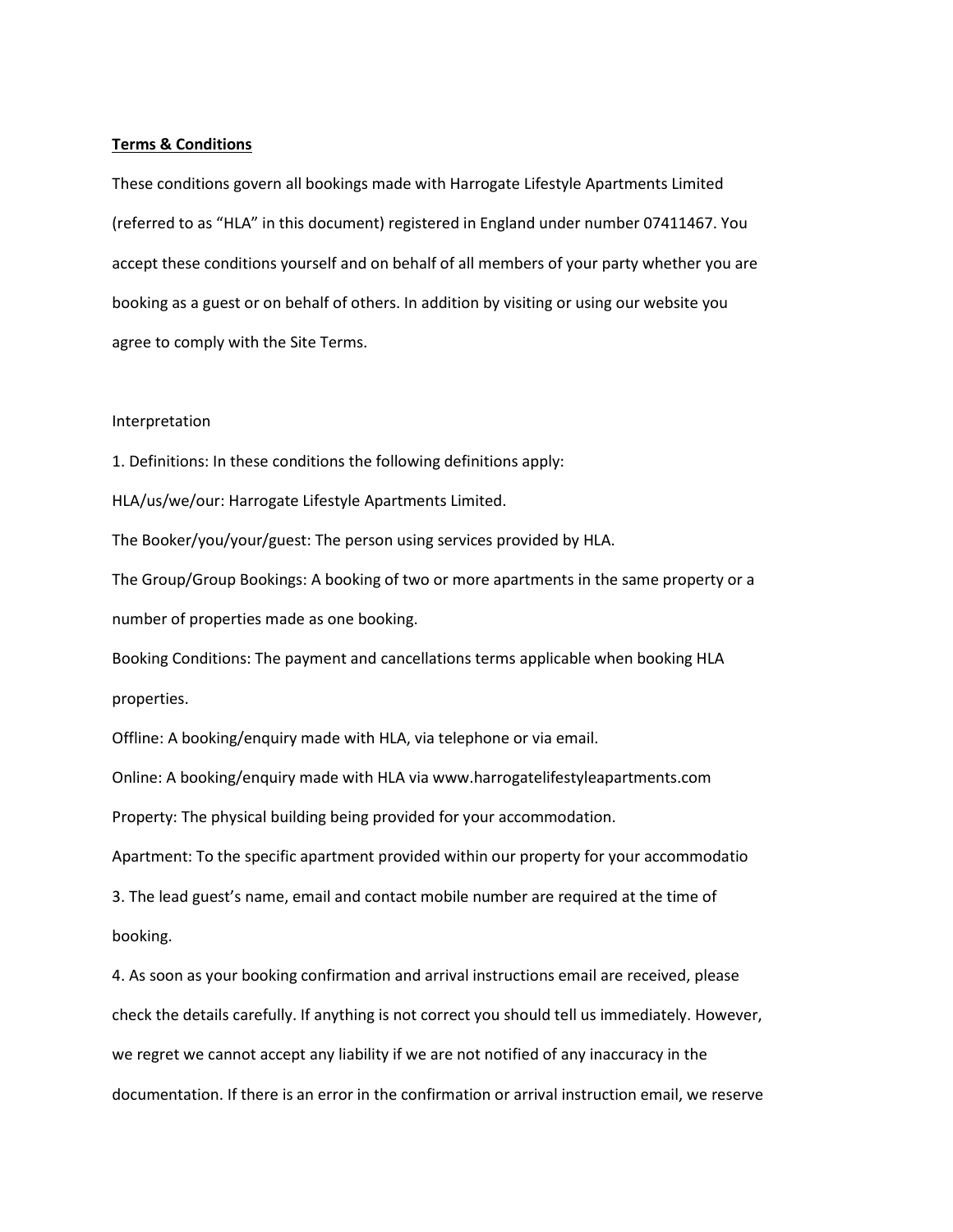the right to correct it as soon as we become aware of it and will do so within 48hrs of issue.

5. The number of guests staying in any apartment must not exceed the maximum stated on our website. For example, a 1 bedroom apartment should not exceed two adults.

#### 2.2 Special Requests

We will endeavour to do everything we can to help guests with special requirements. Please ensure we are made aware in writing of any special requirements at the time of booking so we can help you select the most suitable apartment for your needs. Although we will endeavour to meet any reasonable requests, no guarantees can be given that any request will be met. Conditional bookings cannot be accepted i.e. any booking which is specified to be conditional on the fulfilment of a particular request.

### 2.3 Group Bookings

Special conditions may apply and these will be advised at the time of booking. Cancellation charges and notice periods may differ to those in clause 4 and will be advised at the time of request.

### 2.4 Payment

Payment in full is required at the time of booking unless otherwise agreed with HLA. If payment does not reach us at the required time we reserve the right to suspend or cancel any booking made.

Payment should be made in Pounds Sterling using a Credit or Debit card. Credit card details must match the security checks. Should we not receive a security match when taking payment then we reserve the right to request additional information to confirm the identity of the card holder. When agreed at the time of booking, bank transfers may be accepted and bank details are available on request. Any bank charges (if being paid from a bank outside the UK) must be paid by the person making the booking.

For bookings of more than one apartment, a Security Deposit to cover "additional charges"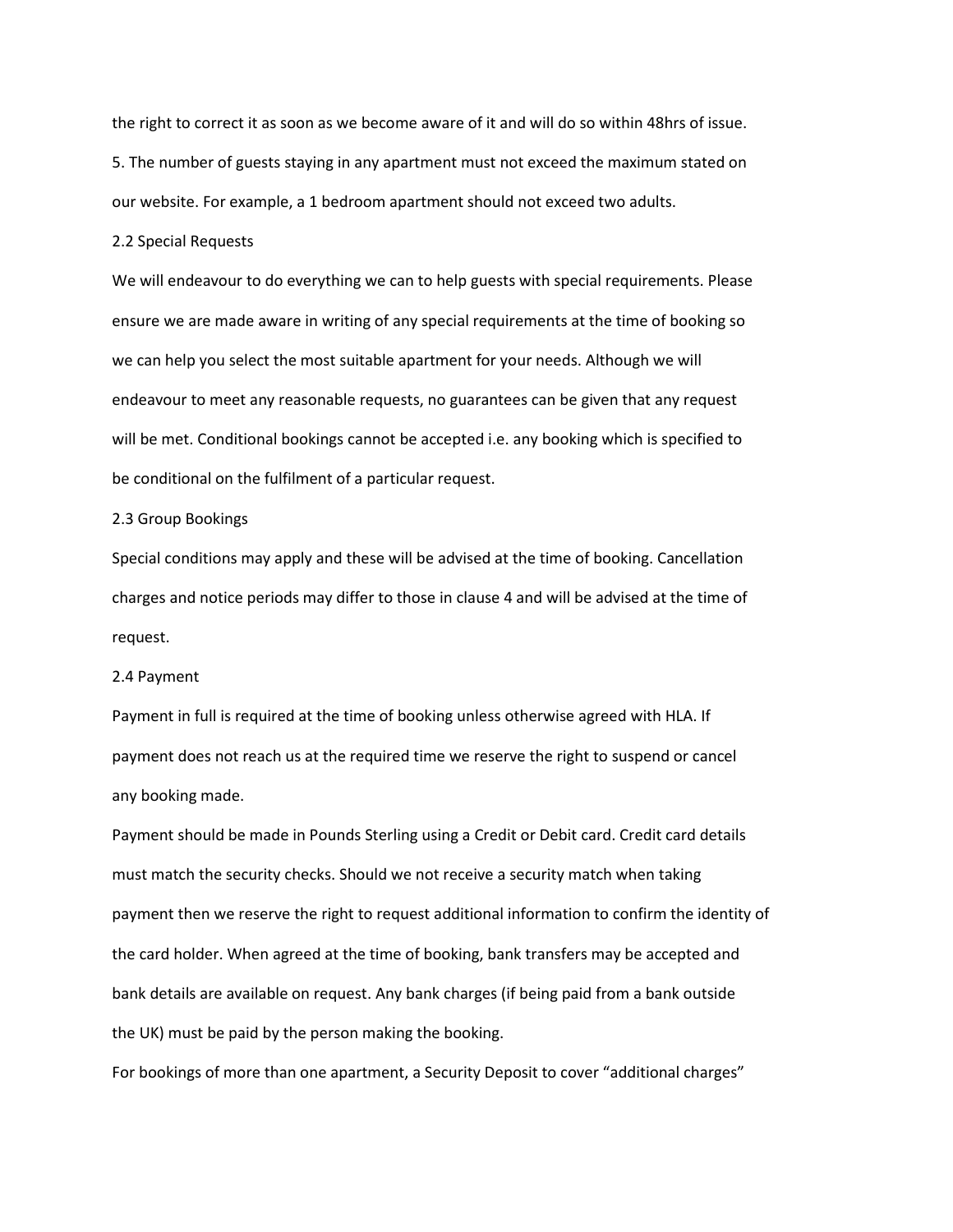may be required. The Harrogate Lifestyle Reservations Team and the lead booker will agree an amount and a date this may be payable depending on the number of apartments booked and the length of stay.

Any Security Deposit will be returned in full within 48 hours of departure subject to no additional charges being deducted.

2.5 Payment of Additional Charges

Valid credit/debit card details (valid for the term of the stay with HLA) must be supplied at the time of booking to cover any "additional charges" (see clause 12). These charges will be deducted from a debit/credit card supplied. A written statement of the "additional charges" will be sent to you. In the event that payment under a debit/credit card is declined, or no card details are provided, we reserve the right to invoice the booker or guest direct for these charges.

### 3. Pricing

The rates we advertise are to the best of our knowledge correct at the date of publication but we reserve the right to change any rates from time to time. Prior to the booking being confirmed, rates quoted are based on the rates prevailing at the time but are subject to change. Once a booking has been confirmed we will not change the rate quoted unless you amend the booking or our cost of supplying the accommodation changes as a result of tax changes. VAT is charged at the rate in force at the time of booking.

Prices are quoted in Pounds Sterling, per apartment per night.

Once the reservation has been confirmed, the rate is non-amendable in the event that a lesser rate is available.

For all confirmed reservations, in the event an incorrect rate has been identified due to human or technical error, HLA reserves the right to alter your reservation and/or rate. Promotions and special offers are only available for guests who book through our website or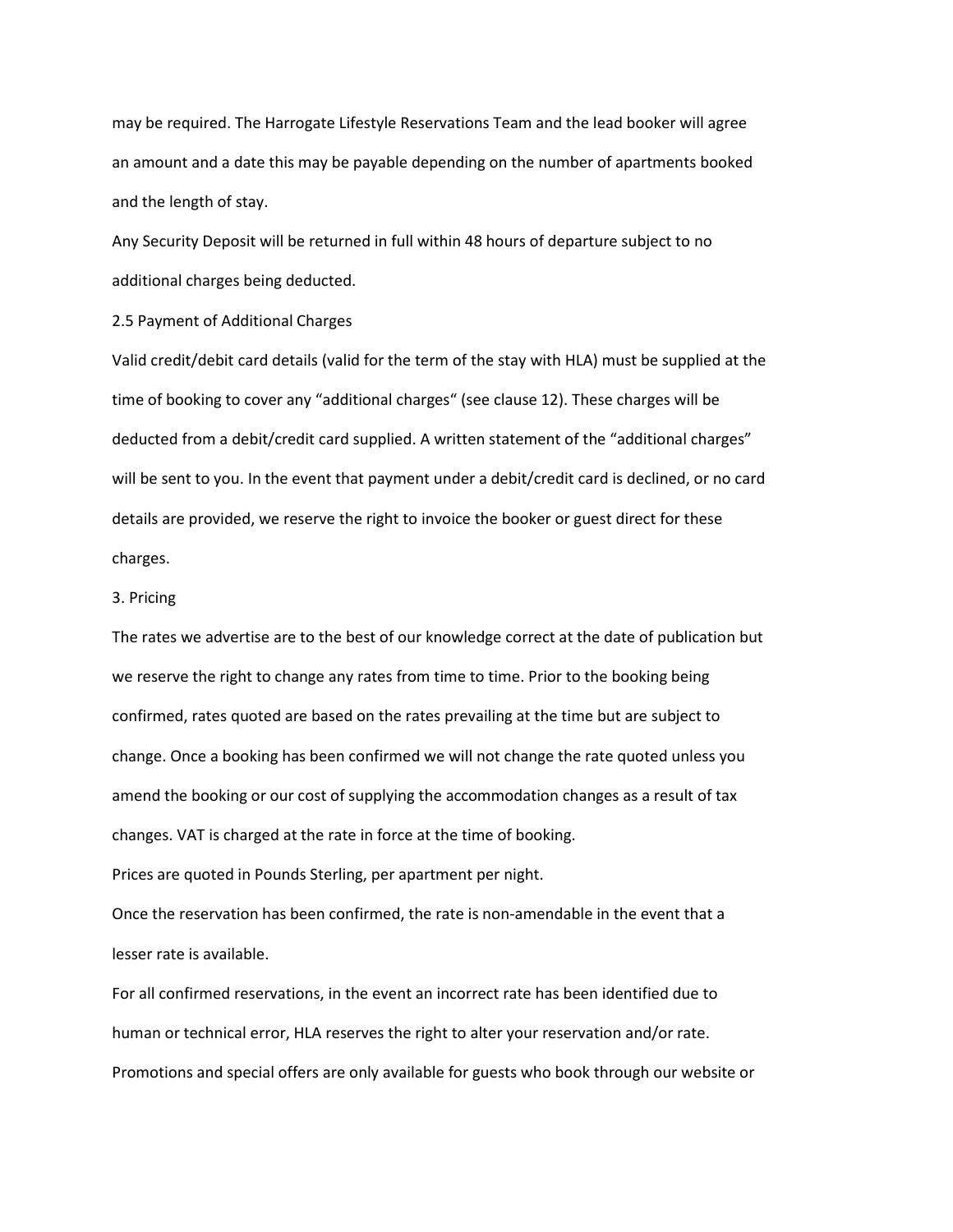direct via phone. They do not apply to reservations that are booked through a third party agent.

4. Cancellations

4.1 For Direct Bookings by phone/email/ online through the Harrogate Lifestyle Apartments website.

**The terms of payment/cancellation are stated on your booking confirmation email. Bookings made through any other website / travel agent will vary but you will always receive the best rates when you book directly with us.**

4.2 Booking via an On-Line search engine (for example Booking.com).

Full payment is taken at the time of booking.

The Cancellation Policy will be stated on the third party site and this will apply to your booking. This may differ to the HLA policy when booking direct.

5. Changes to a booking.

All requests for changes or extensions to a booking must be made in writing or you will be liable to pay us the full amount of the booking.

Changes; If you wish to change any detail of your confirmed booking we will do our best to make the change subject to availability and any applicable restrictions. Should you wish to change the dates of your stay then this will be treated as a cancellation and the cancellation policy will apply (see clause

4).

Extensions; Should you wish to extend your stay please give us as much notice as possible in order to facilitate your request. All extensions are subject to availability and rate change. Where notice to extend a stay has been given, we reserve the right to take all additional payments and charges from any credit/debit card used to make the original booking. HLA reserves the right to treat an early departure or reduction in the number of nights or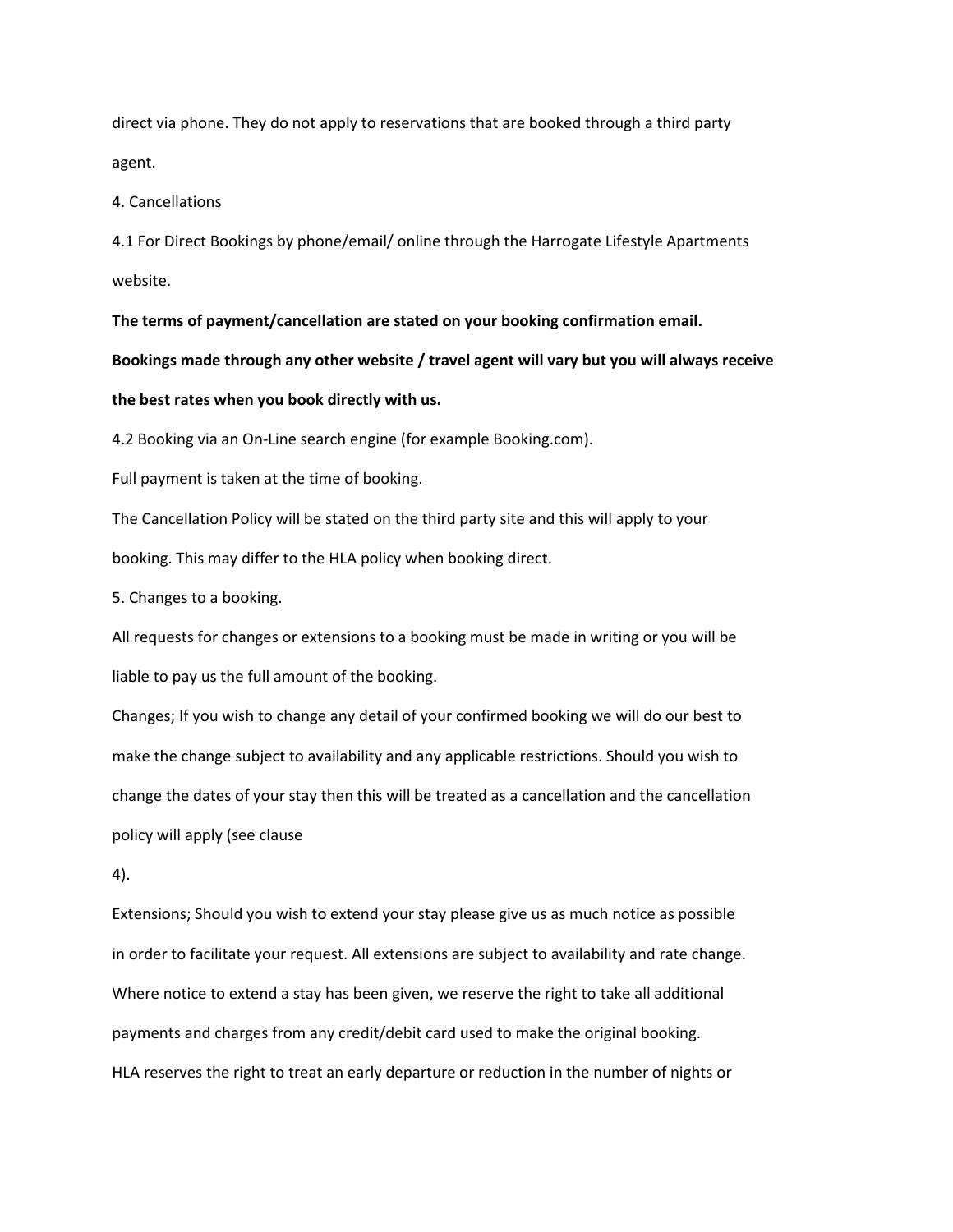apartments booked as a cancellation and apartments may be re-let and cancellation charges will apply. Non-arrivals will be treated as a cancellation and you will not be entitled to any refunds.

### 6. Insurance

We are not responsible for the theft and/or damage of your personal belongings during your stay in any apartment booked. Therefore you are advised to ensure you have appropriate insurances in place. In addition you are advised to ensure you have appropriate travel insurance to cover cancellation and medical expenses.

### 7. Website

Reasonable care has been taken to ensure that the content of our website (and/or other means of promotion or advertising) is correct but it is subject to amendment at any time without notice. All content on our website (and/or other means of promotion or advertising) is published in good faith.

Given the above factors, we do not warrant that any of the content on our website (and/or other means of promotion or advertising) accurately or completely describes any of the apartments.

Our website (and/or other means of promotion or advertising) will only have a general representation of the accommodation shown. Actual apartment size, design, fixtures, furnishings and facilities may vary.

### 8. Liability

1. We are responsible for our apartments, subject to the following conditions.

2. All warranties, conditions and other terms implied by statute or common law or otherwise are, to the fullest extent permitted by law, excluded from any contract with us and these conditions shall apply in their place. However, nothing in these terms and conditions will affect your statutory rights if you are a consumer. Nothing in these terms and conditions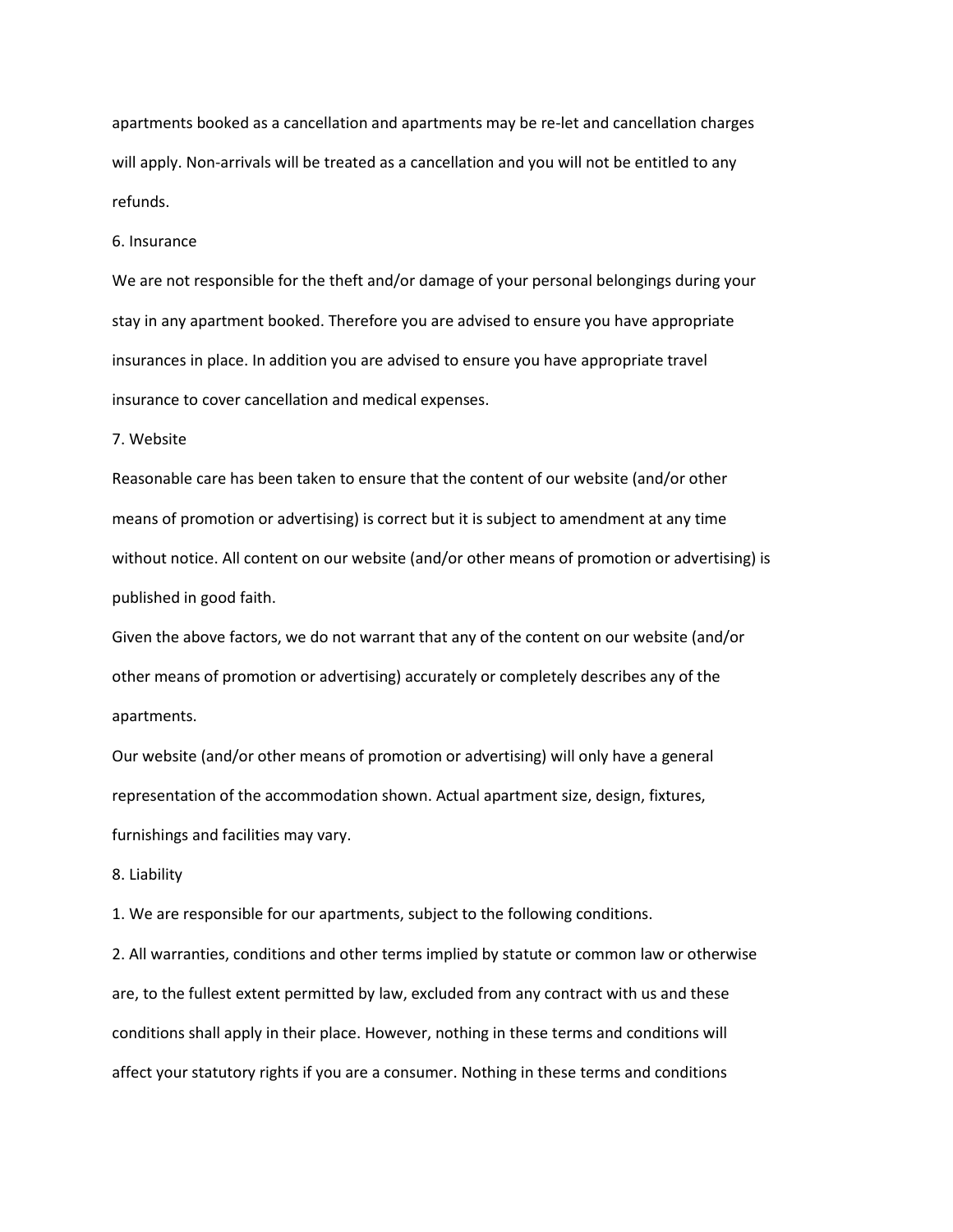limits or excludes our liability for death or personal injury resulting from negligence; or for any damage or liability incurred by you as a result of fraud or fraudulent misrepresentation by us, or any liability that cannot by law be excluded.

3. Subject to the limitations set out in these terms and conditions and to the extent permitted by law, we shall only be liable for direct damages actually suffered, paid or incurred by you due to an attributable shortcoming of our obligations in respect to our services, up to an aggregate amount of the aggregate cost of your reservation as set out in the confirmation email (whether for one event or series of connected events).

4. However and to the extent permitted by law, neither we nor any of our directors, employees, representatives, agents or others involved in creating, sponsoring, promoting, or otherwise making available the site and its contents shall be liable for (i) any punitive, special, indirect or consequential loss or damages, any loss of production, loss of profit, loss of revenue, loss of contract, loss of or damage to goodwill or reputation, loss of claim, (ii) any inaccuracy relating to the (descriptive) information (including rates, availability and ratings) of the accommodation as made available on our website, (iii) the services rendered or the products offered by the supplier or other business partners, (iv) any (direct, indirect, consequential or punitive) damages, losses or costs suffered, incurred or paid by you, pursuant to, arising out of or in connection with the use, inability to use or delay of our website, or (v) any (personal) injury, death, property damage, or other (direct, indirect, special, consequential or punitive) damages, losses or costs suffered, incurred or paid by you, whether due to (legal) acts, errors, breaches, (gross) negligence, wilful misconduct, omissions, nonperformance, misrepresentations, tort or strict liability by or (wholly or partly) attributable to the accommodation or any of our other business partners (including any of their employees, directors, officers, agents, representatives or affiliated companies) whose products or service are (directly or indirectly) made available, offered or promoted on or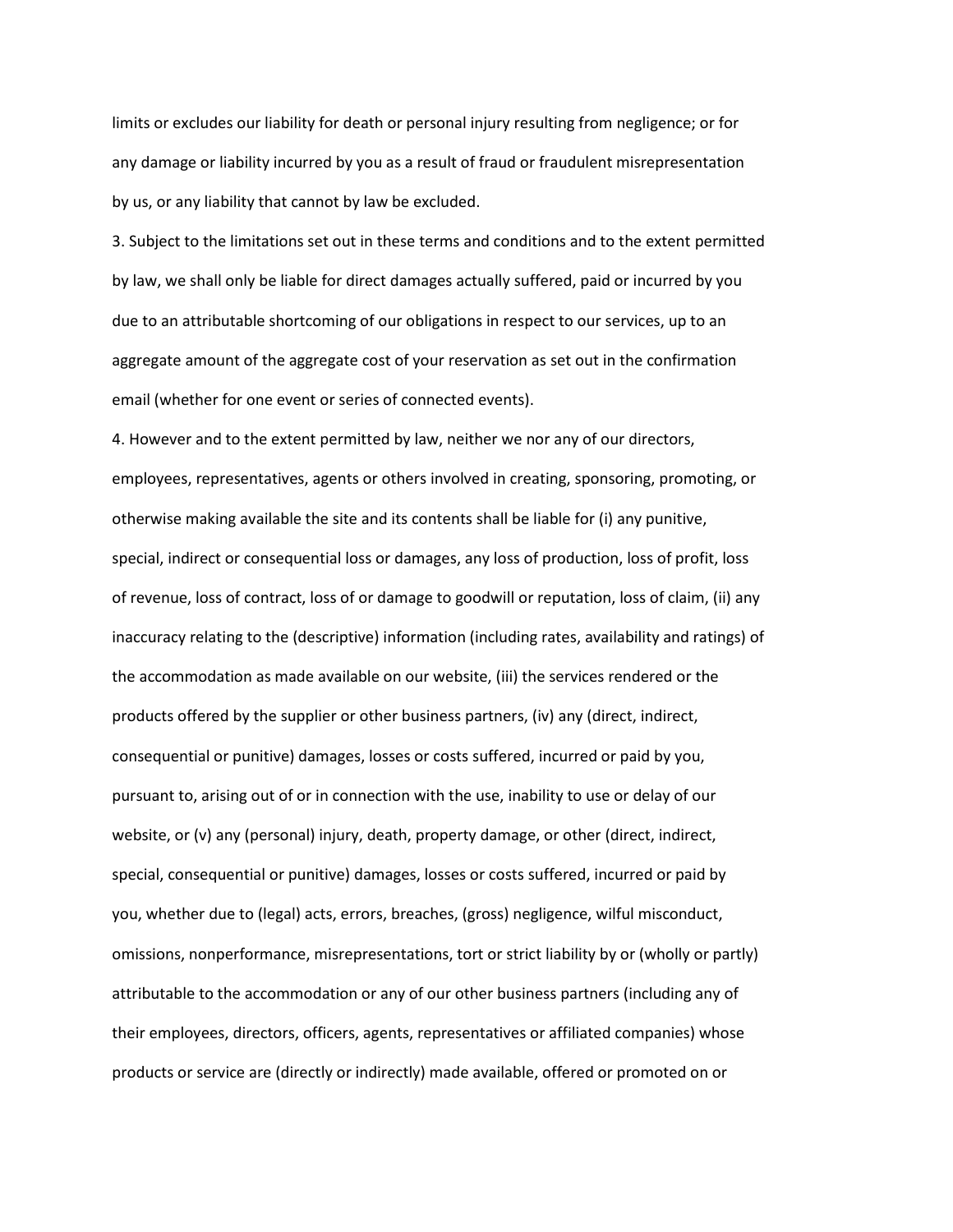through the website, including any (partial) cancellation, overbooking, strike, force majeure or any other event beyond our control.

5. If you are booking for, as or on behalf of a business or business employee, that business shall indemnify us against all liabilities, costs, expenses, damages and losses (including any direct or indirect consequential losses, loss of profit, loss of reputation and all interest, penalties and legal and other reasonable professional costs and expenses) suffered or incurred by us arising out of or in connection with your, or your business's, breach or negligent performance or non-performance of these terms and conditions. If you are booking for, as, or on behalf of a business or business employee, our total liability in contract, tort (including negligence or breach of statutory duty), misrepresentation, restitution or otherwise arising in connection with the performance or contemplated performance of your booking shall be limited to the fees paid to us under your booking.

### 9.1 Your Accommodation

All apartments are occupied as serviced apartments and are only to be used as temporary or holiday accommodation for you, or your organisation. They are not for use as the principal, additional home or residence of guests; you will not be entitled to a tenancy or an assured shorthold or assured tenancy. No relationship of landlord and tenant is created and no statutory security of tenure exists now or when the period of occupation ends. If you or any member of your party fails to vacate at the end of the period you will be charged the appropriate accommodation charges for the continued period of occupation. No persons other than the guests have the right to use the apartment.

These conditions constitute an excluded agreement under S(3A)(7)(a)of the Protection from Eviction Act 1977 (as amended) and cannot be construed as an assured tenancy under the Housing Act 1988 (as amended).We cannot guarantee an exact apartment number prior to arrival. The maximum guests in an apartment is determined by the number of beds in the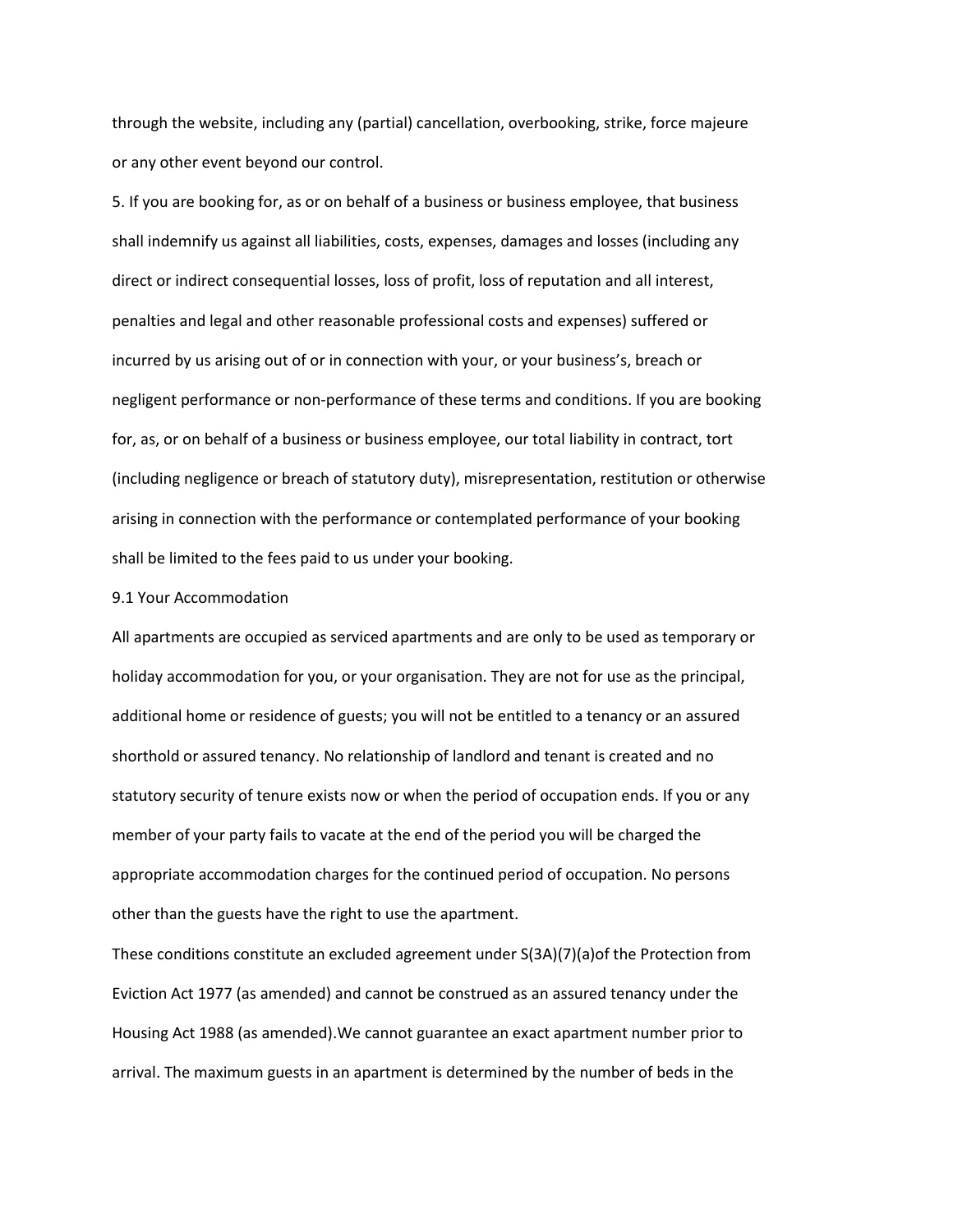apartment. If the maximum number is exceeded then we may refuse access to the accommodation and/or reserve the right to charge for additional apartments. The maximum occupancy per apartment is stated on our website.

9.2 Arriving and Departing

The specific arrival and departure policy should be requested at the time of booking and will be stated on the confirmation email.

9.3 Access to Your Apartment

Key collection details will be provided to you by email approximately 7 days prior to arrival. Our properties do not have a 24hr reception desk and so you will be given a code to enter the building and details of key collection once your booking is confirmed. It is essential that you have this information with you on arrival and, where notified, contact us in advance (by email is acceptable) to confirm the arrival procedure. Failure to bring these instructions with you on the day of your arrival may prevent access to your apartment. Our Access Statement is on our website.

### 9.4 Departure

The procedure for departure is included in your arrival instructions sent by email. This will explain the latest departure time, together with instructions on how to return the key to the Lock Box.

### 10 Facilities and Services

1. Cleaning: For stays longer than 1 week, your apartment will be cleaned weekly. The day your cleaning is scheduled will be advised during your stay. If for any reason this is not convenient you should contact us by email or phone 48hrs in advance of the clean to arrange an alternative time. Weekly housekeeping includes linen/towel change and general light cleaning.

2. Maintenance: Routine maintenance is carried out regularly by our Management Team.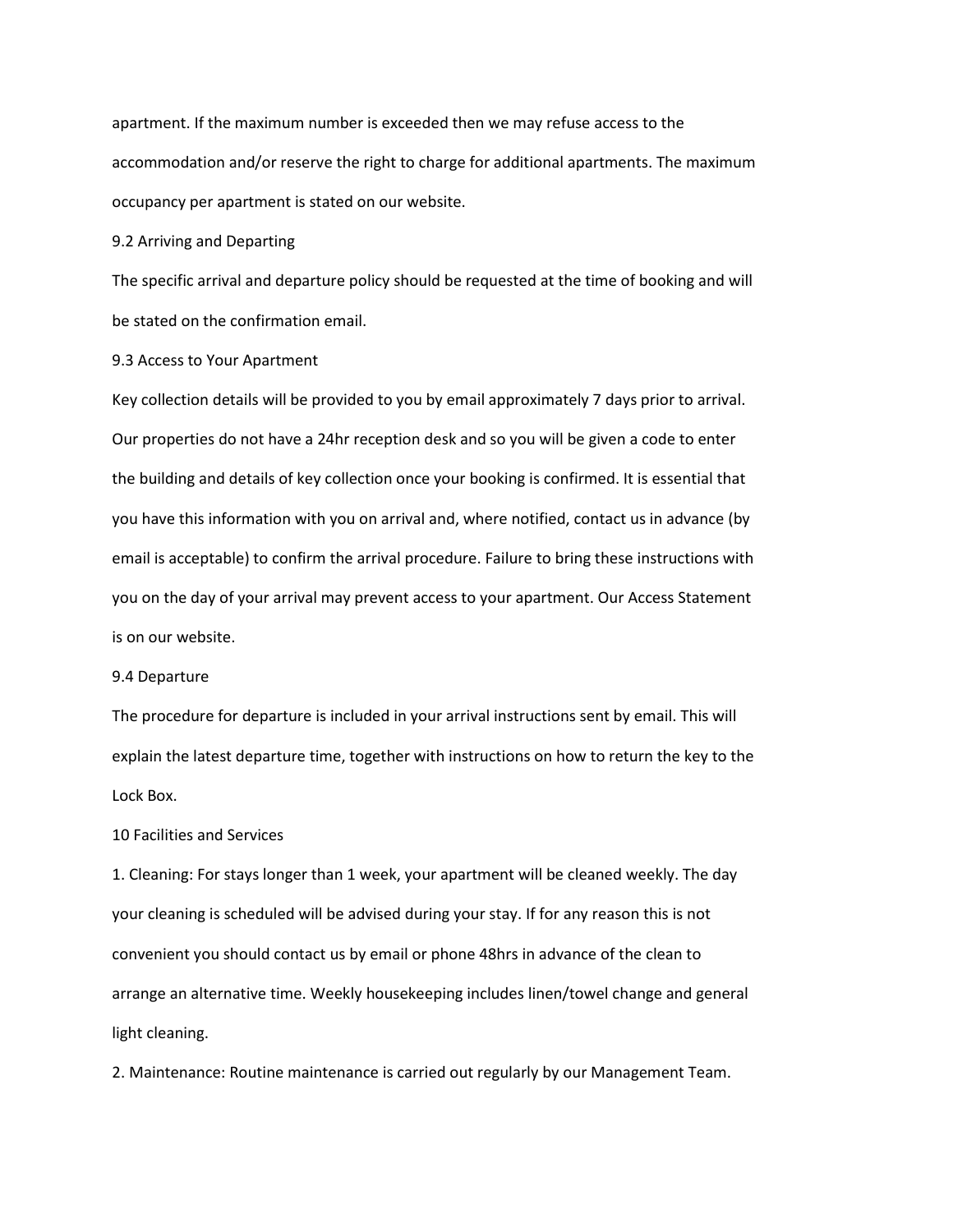Occasionally we may need access to your apartment to carry out essential maintenance. We will normally give you 24hours notice except in the event of an emergency when we require immediate access.

3. Internet Access: This is offered free of charge in all our apartments. Information about Internet access will be provided at time of booking and also in our Welcome File provided in the each apartment. Access is subject to the HLA acceptable use policy, which is in the interest of fairness and to ensure the best service for all guests. Reception is available during office hours to assist guests connecting to the Internet, but if in HLA's opinion the fault is deemed to be with the guest's equipment, no support can be provided. Guests must not interfere, move or disconnect any equipment relating to the provision of the Internet access and must not use the connection for any illegal or immoral purpose (including but not limited to file sharing) and HLA reserve the right to pass on any record to the authorities should HLA be made aware of any such use. HLA reserves the right to disconnect a guest at any time without notice if, in HLA's opinion they breach any of these terms and conditions (including exceeding the download limit).

4. Security: Guests will be provided with a code to access the property and a key to access the apartment. Additional sets of keys can be provided on request. It is your responsibility to ensure you are in possession of these at all times and that keys are returned to the Key Lock Boxes at the end of your stay. An additional charge will be made for replacements and if we are required to provide access due to lost or forgotten keys.

5. Interruption to services: We will make every effort to ensure that guests enjoy a peaceful stay, however, we cannot guarantee or be held responsible for any failure or interruption of services to the apartment or the building, including electricity, water or any damage to broadband/ internet and other communications, including disruption or noise caused as a result of repair works being carried out within close proximity of our property. Where we are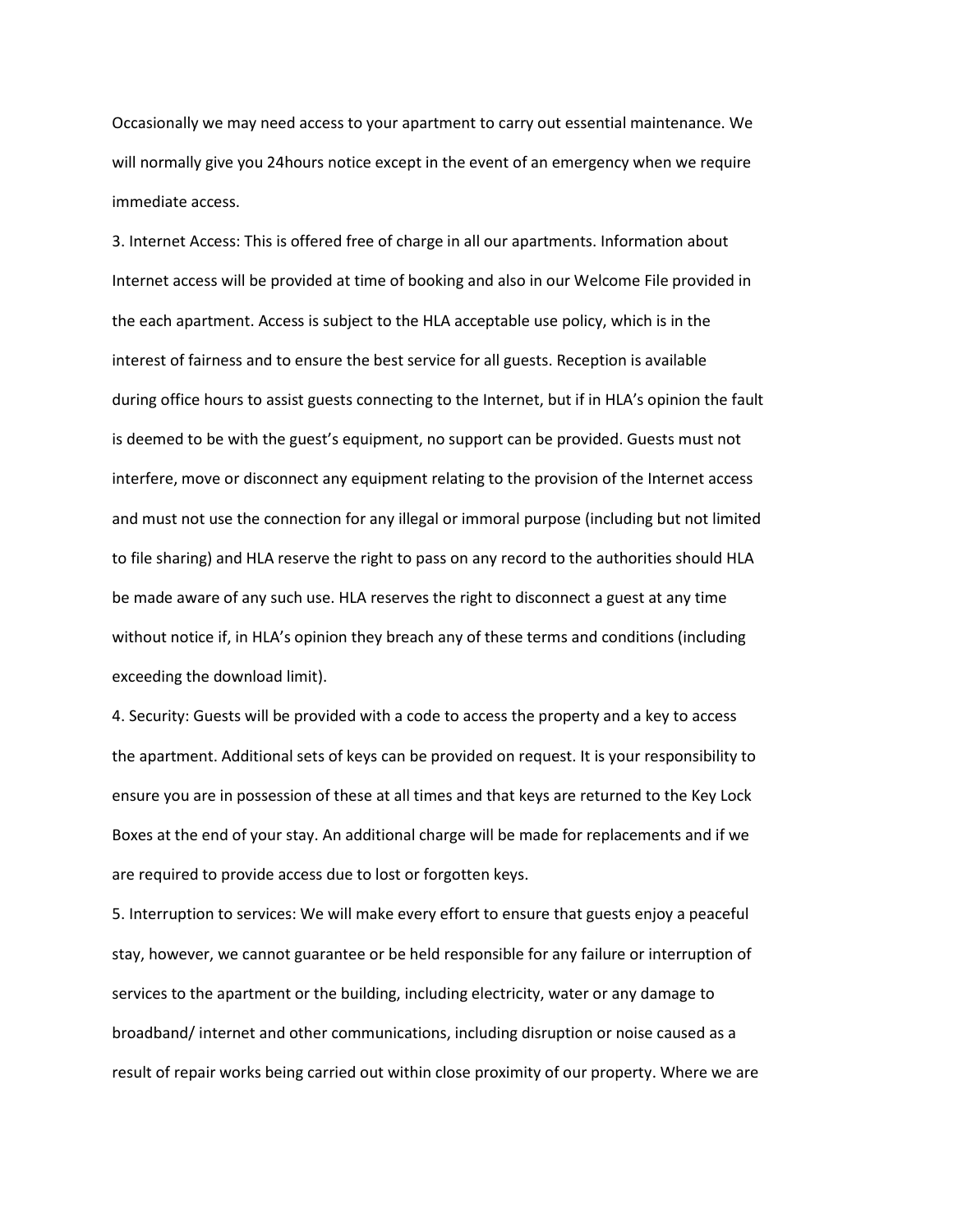made aware of such failure or interruption, we will endeavour to rectify such services within a reasonable period of time at our apartments.

6. Guest Services: Our guest services team is available to ensure your stay is as comfortable and enjoyable as possible. Contact details and working hours are made available in the arrival instructions sent out by email.

7. HLA is located centrally within Harrogate, therefore any noise relating to the location is not within our control. We cannot be held responsible, such as but not limited to any disturbances not on our property.

11 Guest Responsibility

1. Guests are expected to comply with any regulations stated below for use of the apartment. The key points are included in the arrival instructions sent out by email and also in the Welcome File in the apartments. If any guest breaches any of these conditions or the regulations, we reserve the right to request a guest vacate their apartment immediately without refund.

2. Smoking: Smoking is not permitted in any apartment or apartment building. Additional charges may include compensation for loss of revenue.

3. Keys must be returned to the Lock Box by the time stated on your arrival instructions send out by email before you arrive.

4. We operate a strict no party policy.

4. Pets: Pets are not allowed in any apartment or the apartment building.

5. Nuisance: Guests are required to behave in a responsible manner, respect the apartment and their fellow guests and keep noise to a minimum. This includes causing any sort of nuisance or disruption to fellow guests or using threatening or abusive behaviour towards a member of staff on the phone, in writing or in person. Guests are not permitted to use the apartment for any illegal or immoral purposes. An additional charge will be made if the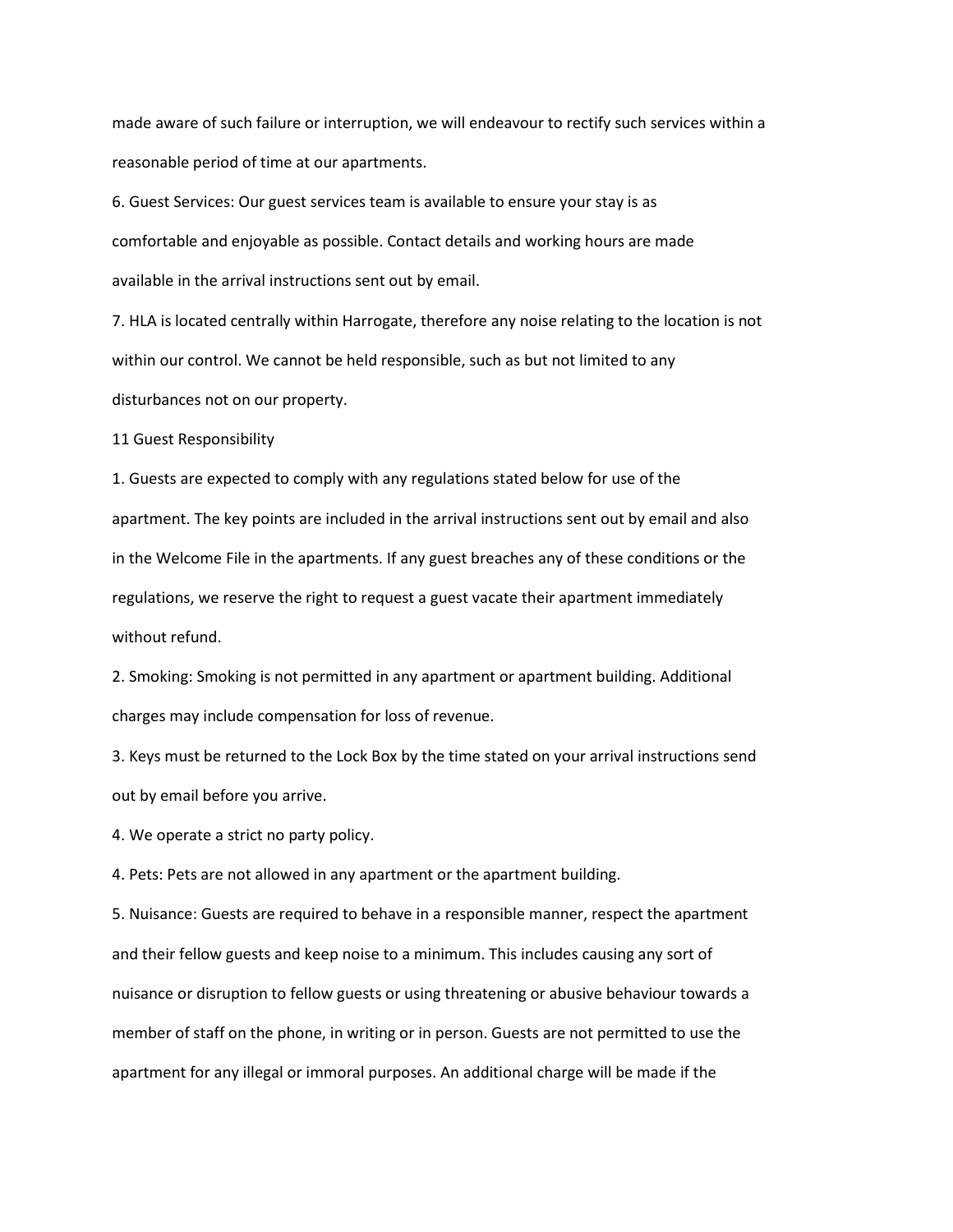Management Team is called out in response to a nuisance complaint.

6. Age Restrictions: In order to ensure our guests enjoy a stay free from disturbance, noncorporate bookings may not be accepted from any paying guests under the age of 21. We require that there is at least one person aged 21 or over staying at the apartments for each booking. Proof of identification and date of birth may be requested on arrival and if not presented on request, we reserve the right to cancel the booking.

7. Visitors: Guests are responsible for their visitors. Non-residents will not be allowed access to the apartments after 10.30pm.

8. Damage: Guests are required to keep the apartment, furniture, fittings and effects in the same condition as on arrival. Inventories and condition reports can be provided at the start and end of the stay, if required, at an additional cost. You are required to notify us of any damage, loss or broken items or matters requiring general maintenance. Any damage to the apartment will be charged in full. In the event that these are discovered after departure we will notify you or the booker within 48hrs of departure with full details (including costs) and where possible photographic evidence.

9. Cleanliness: We expect the apartments to be left in a reasonable state of cleanliness and order on departure. An additional charge will be made for extra cleaning or specialist cleaning to return the apartment to a fit state for occupation. Additional charges may include compensation for loss of revenue in addition to cleaning and repairs.

10. Lost Property: All your possessions should be removed from the apartment on the date of departure. We will use reasonable endeavours to retain any lost items for up to 2 weeks after your departure date. Email: info@harrogatelifestyleapartments.com for enquiries relating to lost items.

11. Storage: Where are unable to offer facilities to store luggage.

12. Additional Charges

As a guide additional charges include, but is not limited to the following: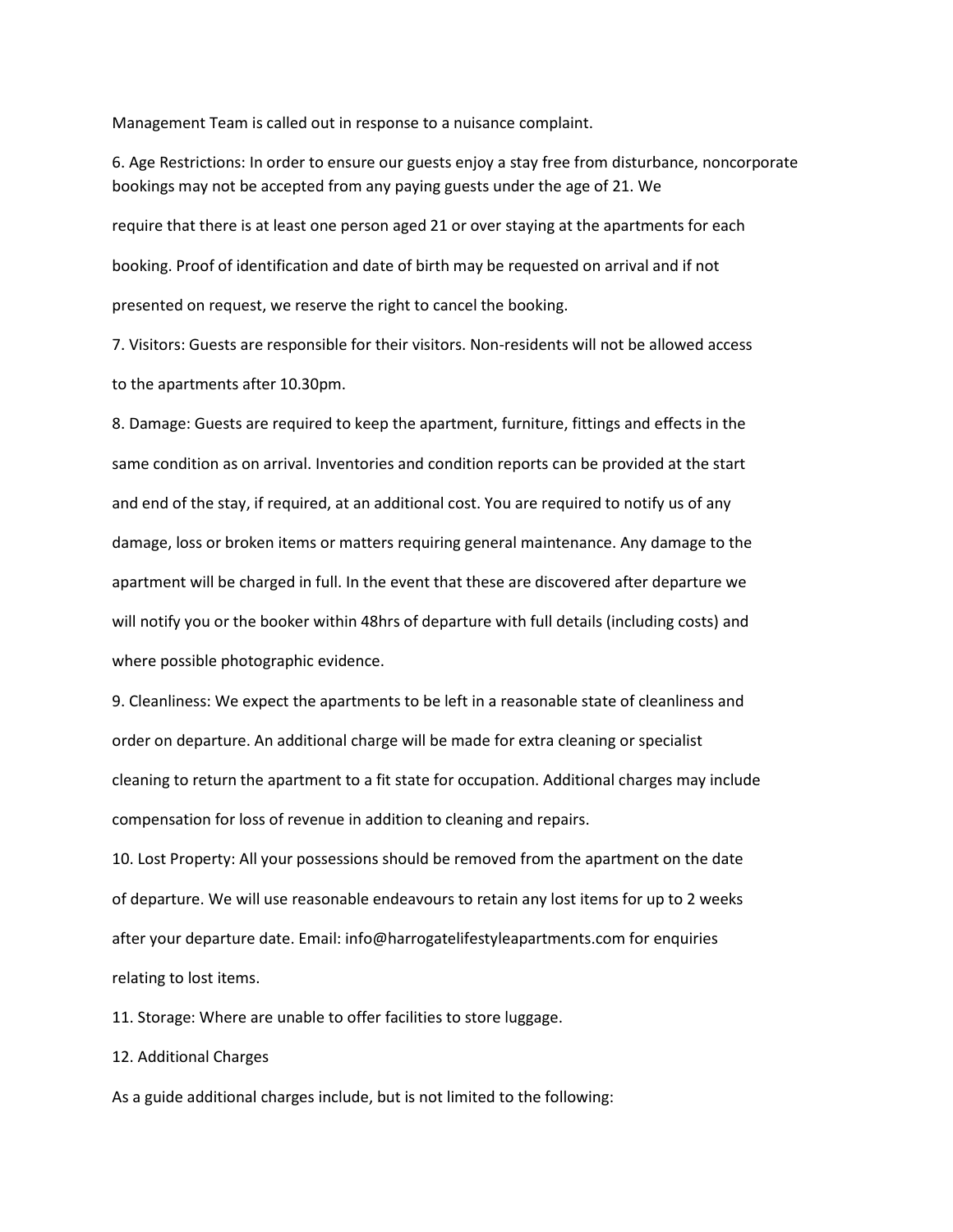1. Breakages, loss or damage to the apartment or any of its contents. Replacement cost will be charged to the booker (unless otherwise agreed) using the debit/credit card used to make the booking.

2. General additional cleaning £40 per hour with a minimum of 1 hour to be charged.

Specialist treatment charges where more than additional cleaning is required, for example

smoking has occurred: £200.

3. Inventory and condition reports: £50.

4. Outside of working hours Mon to Fri (9am – 5.30pm) - Meet and Greet: £40.

5. Late return of keys to the Lock Box: £25 per hour. Lost keys: £85 per apartment.

6. Late check-out: £60 per hour per apartment.

7. Call out charge for locked-out Guests £75.

8. Call out charge for noise or disturbance £150.

9. Broadband charges – not applicable as FREE Wi-Fi in all apartments.

10. Cot bed / high chair charges as stated on our website.

11. Other services e.g. additional linen/towels, dry cleaning, laundry, extra cleaning is available on request. Charges apply.

12. VAT and local taxes are payable on all additional charges and where the level of the additional charges is not specified in these conditions, we will charge you the actual cost together with any administration costs. Prices for additional charges may change at any time. For payment of additional charges see clause 2.5.

13. Privacy

We may use your contact details to tell you about our services and apartments including special offers that we think may be of interest to you. Before connecting to our Virgin Wi-Fi service, you are asked whether you give permission for your email address to be added to our mailing list. You can unsubscribe at any time from our mailing list and are presented with